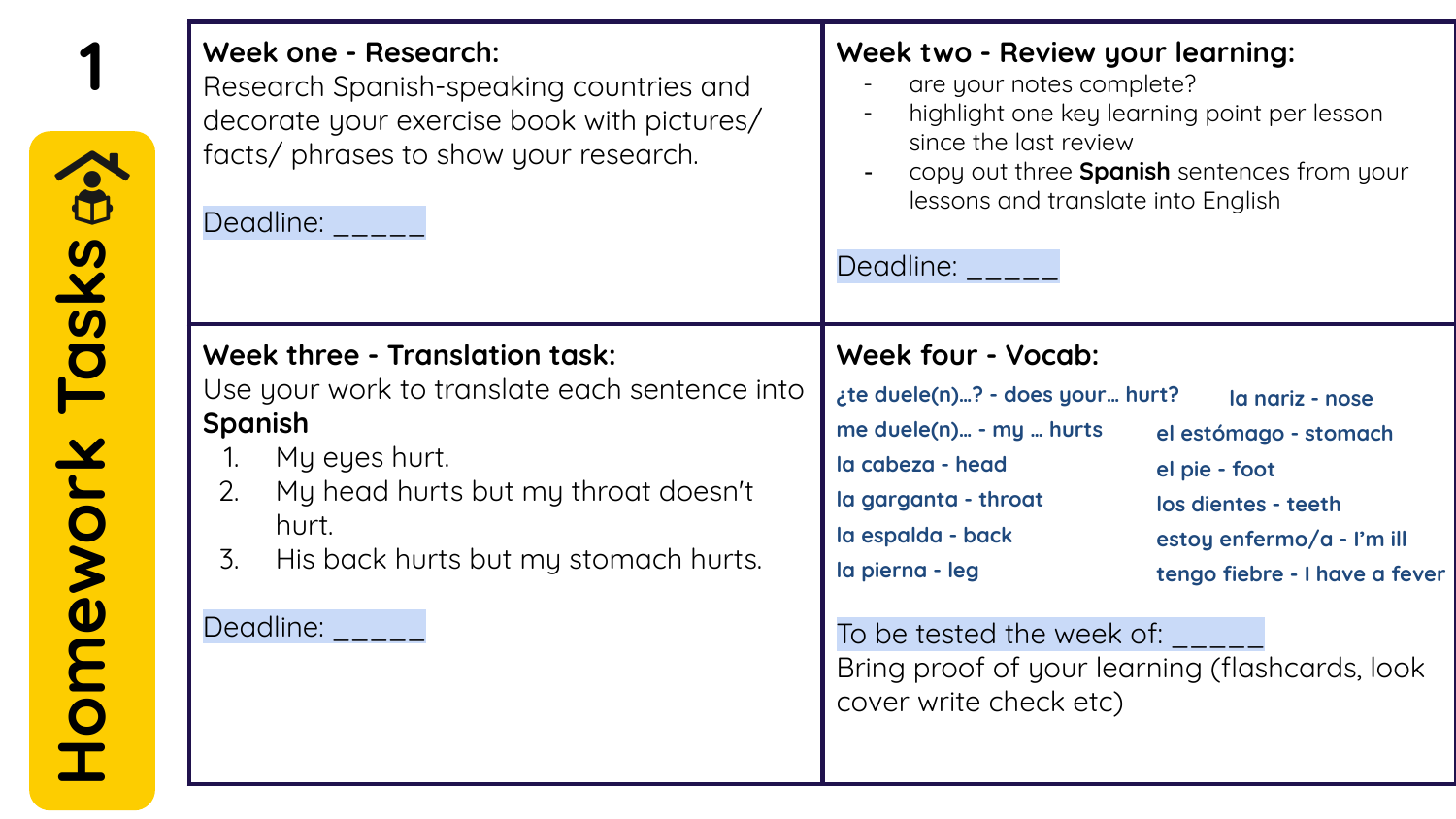| Week one - Research:<br>What is the emergency number if you are ill in<br>Spain? And in other Spanish-speaking<br>countries?<br>Deadline:                                                                                                                                   | Week two - Review your learning:<br>are your notes complete?<br>highlight one key learning point per lesson<br>since the last review<br>copy out three Spanish sentences from your<br>lessons and translate into English<br>Deadline:                                                                                                                                                                                                                                                                                                    |
|-----------------------------------------------------------------------------------------------------------------------------------------------------------------------------------------------------------------------------------------------------------------------------|------------------------------------------------------------------------------------------------------------------------------------------------------------------------------------------------------------------------------------------------------------------------------------------------------------------------------------------------------------------------------------------------------------------------------------------------------------------------------------------------------------------------------------------|
| <b>Week three - Translation task:</b><br>Use your work to translate each sentence into<br><b>Spanish</b><br>I am going to go to the hospital.<br>1.<br>He has a fever but I am cold.<br>2.<br>3.<br>I am going to drink some water because<br>my throat hurts.<br>Deadline: | ¿A qué hora abre? - What<br>Week four - Vocab:<br>time does  open?<br>tienes que you have to<br>a la(s)  - at<br>tengo que - I have to<br>y media - half past<br>descansar en casa - (to) rest at<br>y cuarto - quarter past<br>home<br>menos cuarto - quarter to<br>ir al médico - (to) go to the doctor<br>tomar un jarabe - (to) take some<br>medicine<br>usar una crema - (to) use a cream<br>¿Qué te pasa? - What's wrong?<br>To be tested the week of:<br>Bring proof of your learning (flashcards, look<br>cover write check etc) |

Homework Tasks a>>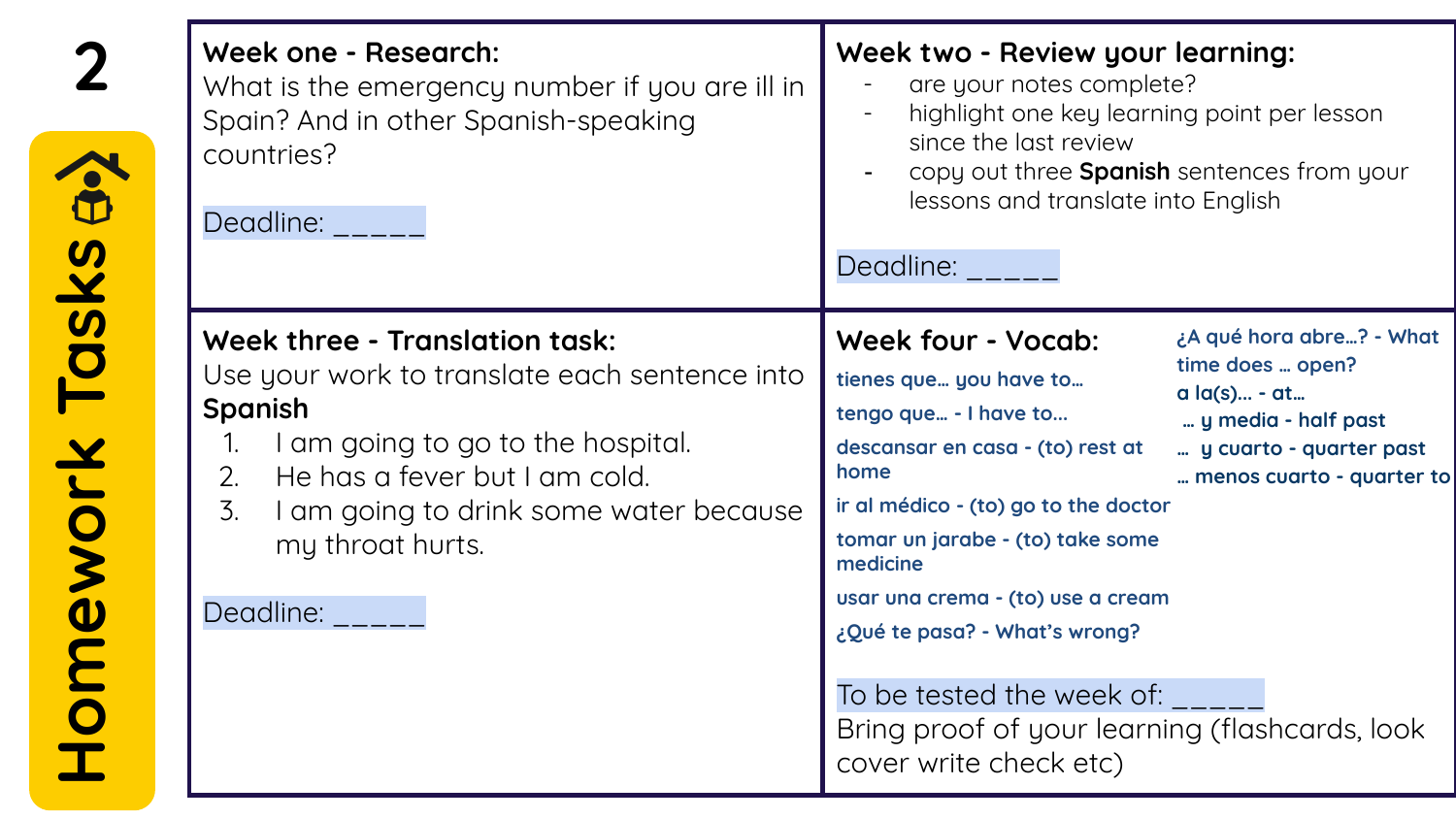| Week one - Research:<br>Research Polbo á feira<br>Deadline:                                                                                                                                                                             | Week two - Review your learning:<br>are your notes complete?<br>highlight one key learning point per lesson<br>since the last review<br>copy out three Spanish sentences from your<br>lessons and translate into English<br>Deadline:                                                                                                                                                                            |
|-----------------------------------------------------------------------------------------------------------------------------------------------------------------------------------------------------------------------------------------|------------------------------------------------------------------------------------------------------------------------------------------------------------------------------------------------------------------------------------------------------------------------------------------------------------------------------------------------------------------------------------------------------------------|
| Week three - Translation task:<br>Use your work to translate each sentence into<br>Spanish<br>For breakfast I eat cereal<br>$\mathbf{1}$<br>He eats bread every day<br>2.<br>$\overline{3}$ .<br>Leat biscuits for a snack<br>Deadline: | Week four - Vocab:<br>el desayuno - breakfast<br>almorzar - to eat lunch<br>el almuerzo - lunch<br>merendar - to eat for a snack<br>la merienda - afternoon snack cenar - to eat dinner<br>la cena - dinner<br>beber - to drink<br>la bebida - drinks<br>comer - to eat<br>desayunar - to eat breakfast<br>To be tested the week of:<br>Bring proof of your learning (flashcards, look<br>cover write check etc) |